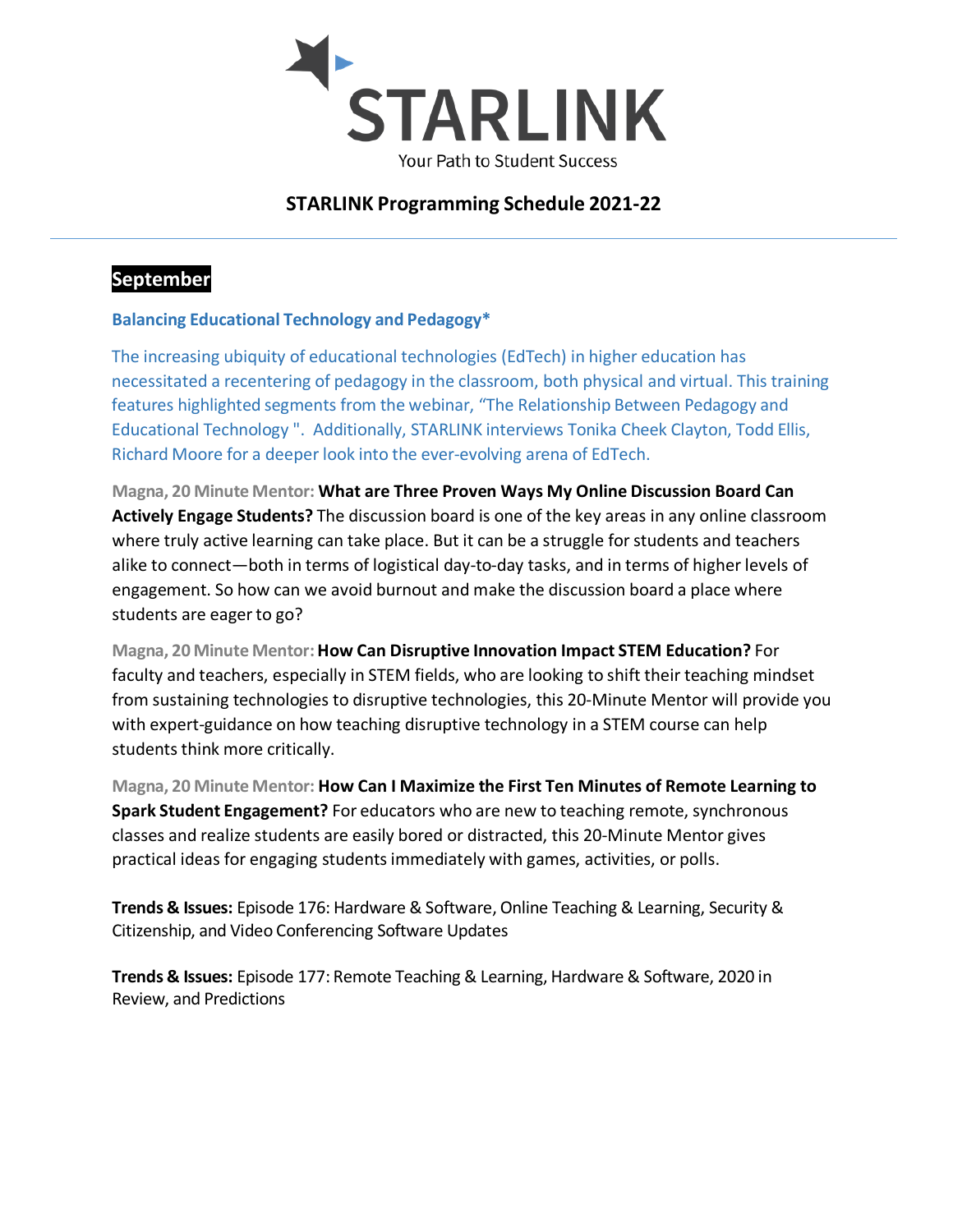### **October**

#### **Who, What, and Why of Accessibility\***

Accessibility supports social inclusion, not just people with disabilities. It is not only required by law but ensures equal opportunity to effectively benefit all learners.

**Magna, 20 Minute Mentor:How Do I Create Questions that Stimulate Engaging Conversations in Online Discussion Boards?** For faculty who are teaching online and don't see student engagement on the discussion boards, this Magna 20-Minute Mentor gives actionable advice on creating questions that promote critical thinking and generate meaningful discussion.

**Magna, 20 Minute Mentor: How Can I Gauge Online Learning Through Engaging Activities and Assignments?** For remote and online teachers who want to assess learning to keep students on track, this 20-Minute Mentor provides many ideasspecific to online and remote teaching for activities, assignments, and assessments that gauge learning.

**Magna, 20 Minute Mentor:How Can I Optimize Announcements to Help Online Students Navigate My Class?** For online instructors or teachers who want to maximize learning without significantly adding to instructor workload, this 20-Minute Mentor details how comprehensive communication, grounded in pedagogy, can enhance learning even through simple tools such as course announcements.

**Trends & Issues:** Episode 178: Hardware & Software, Instructional Tools & Resources, Remote Teaching, and Teaching Online

**Trends & Issues:** Episode 179 Trends: Hardware & Software, the Future of Education, Remote Teaching, and Instructional Design & Teaching in General

#### **November**

**Strategic Applications for Accessibility: Transcripts, Captions, Color and Contrast \***

#### **Hot Topic: Dual Credit from the Students Perspective\***

A panel of students discuss the highs and lows of participating in a dual credit program.

**Magna, 20 Minute Mentor:How Can Discussion Responses Give Narrative Shape to an Online Class?** For online teachers who are looking to create a more useful and engaging discussion board that ties to course content, this 20-Minute Mentor provides practical strategies to manage the discussion board and use it to frame course content.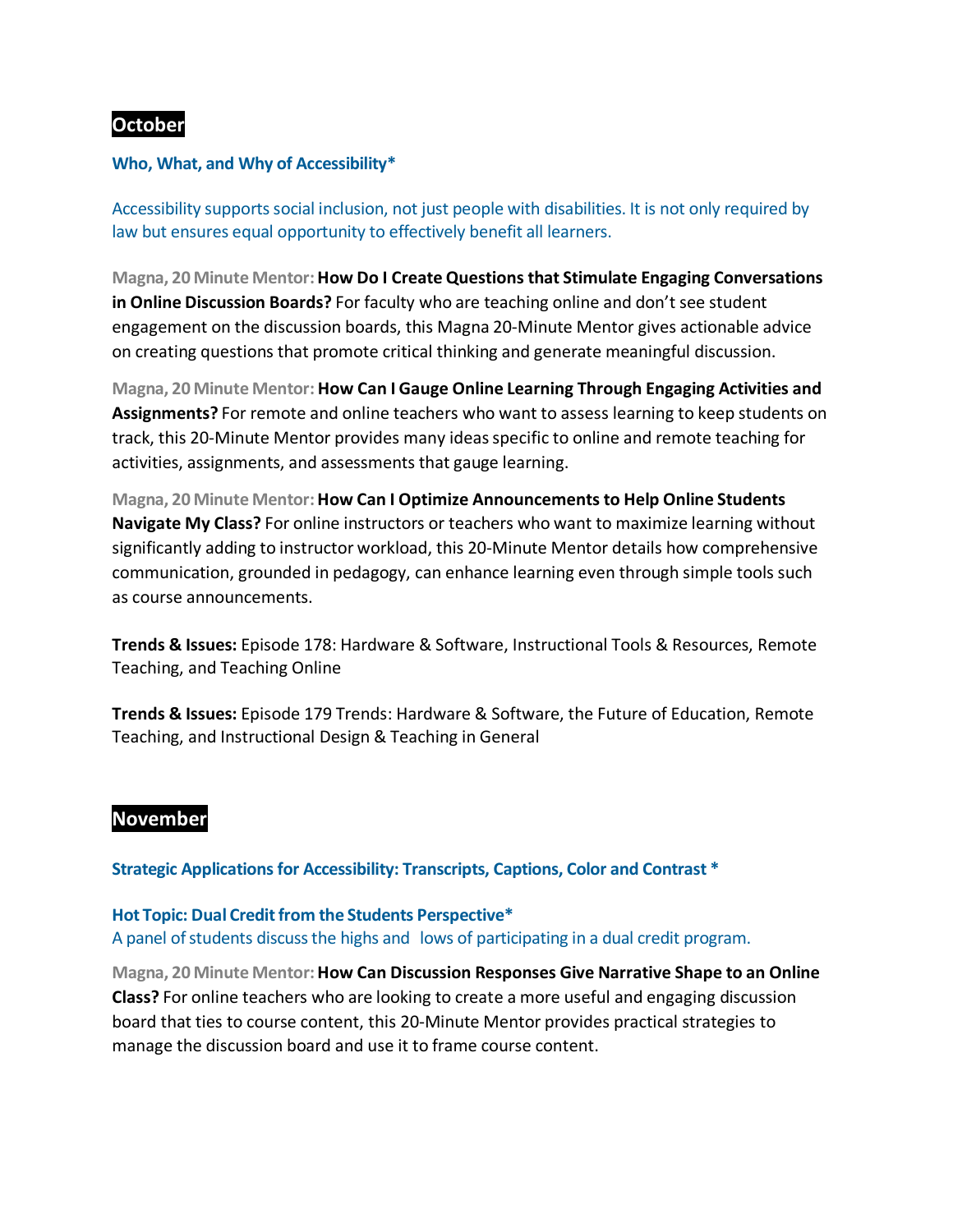#### **Magna, 20 Minute Mentor:How Can Screen Casted Feedback Enhance Student**

**Comprehension?** It's proven that feedback is one of the most important influences on improving performance and student learning. Screen casting provides faculty a simple, efficient, and effective way to provide personal feedback, which allows the student to better understand the nuances of the comments and the points the instructor is communicating.

**Magna, 20 Minute Mentor:How Can I Use Analytics to Improve Online Education Outcomes? Micro and Macro Examples** You'll gain a basic introductory exploration into how you can use analytics to improve your online offerings, as well as how analytics can be used at the institution-wide level to study general academic trends.

**Trends & Issues:** Episode 180: Remote Teaching & Learning, Student Struggles During Pandemic, Hardware & Software, and Video Conferencing

**Trends & Issues:** Episode 181: Remote Teaching & Learning, Hardware & Software, Video Conferencing, and the Digital Divide

### **December**

**Magna, 20 Minute Mentor: What is the Best Teaching Advice I Ever Received?** What things can teachers do to become more effective in the classroom? For faculty who are interested in becoming a better teacher, this presentation shares teaching advice collected from outstanding research professors.

**Magna, 20 Minute Mentor: What are 5 Easy-to-use Technologies that have a Big Impact on Learning in the Online Classroom?** For faculty teaching online courses who are interested in incorporating easy-to-use technology to enhance student learning, this 20-Minute Mentor describes five technologies, and includes the appropriate application and benefits of each, to create a personalized, interactive, impactful, and engaging learning experience.

**Magna, 20 Minute Mentor:How Can I Add Choice to My Course to Give Students Autonomy and Motivate Deep Learning?** Authentic assessment can be difficult when you are faced with a vastly diverse audience of students. How can we best meet their needs when each of their learning styles, skills, and passions widely vary? The answer to this challenge may live within the concept of choice.

**Trends & Issues:** Episode 182: Hardware & Software, Getting Through the Pandemic, Research Reports, and Security & Access

**Trends & Issues:** Episode 183: Hardware & Software, Instructional Design & Teaching, Workplace & Classroom Changes, and Security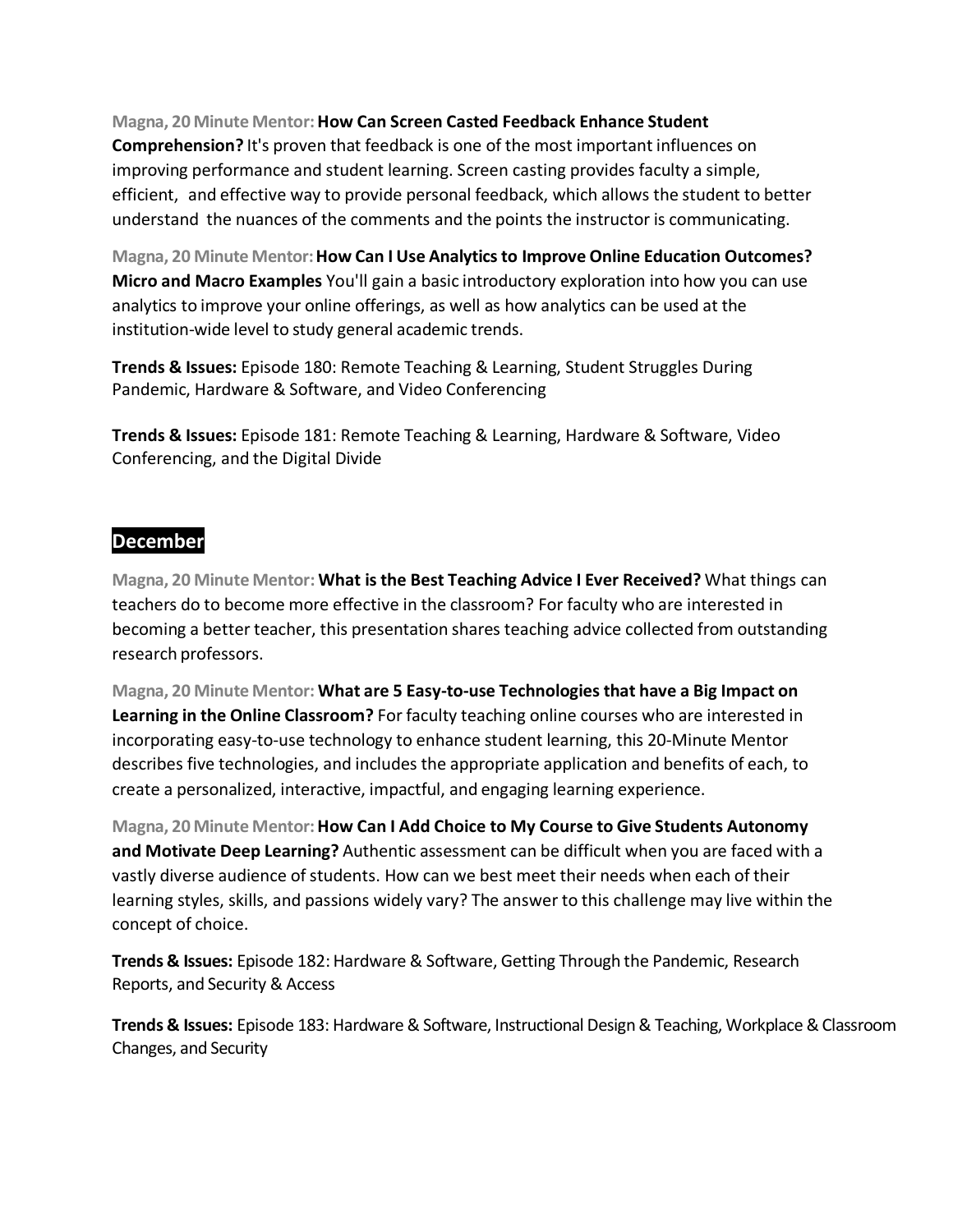### **January**

#### **Accessibility Headings, Descriptive Links, and Tables\***

**Hot Topic: Dual Credit – Collaboration Between Students and Faculty\***

This Hot Topic explores establishing relationships with Faculty and developing effective eLearning strategies for Dual Credit programs.

**Magna, 20 Minute Mentor: How Can a Teaching Calendar Help Me Be More Effective and Efficient in the Online Classroom?** For faculty who are teaching online and are struggling with time management, this 20-Minute Mentor demonstrates how to plan and prioritize forthe instructional activities that have the greatest impact on student learning.

**Magna, 20 Minute Mentor: How Do I Build Trust with a Personal Users' Guide?** In this 20- Minute Mentor, you will learn how to develop your own personal users' guide, which is an explanation of how to successfully work with you. This guide allows you to create a direct method for effective communication and the ability to share key information about what helps you to be an effective professional.

**Magna, 20 Minute Mentor: How Do I Structure Virtual Office Hours to Promote Student Use?** For faculty teaching online, especially in a remote content delivery method who are struggling to find a meaningful way to hold office hours without overly scheduling themselves, this 20- Minute Mentor gives practical advice that instructors can follow immediately to design, schedule, and facilitate online office hours to maximize students' use.

**Trends & Issues:** Episode 184: Hardware & Software, Remote Teaching & Learning, Teaching & Instructional Design, and Security & Citizenship

**Trends & Issues:** Episode 185: Planning for Post-Pandemic Instruction, Hardware & Software, Instructional Design & Teaching, and Security & Citizenship

### **February**

#### **FERPA\***

**Magna, 20 Minute Mentor: How Can Online Instructors Better Manage their Workload?** About 60-70% of faculty believe that teaching online courses is more work intensive than teaching face-to-face courses. Factors include course preparation before teaching, managing sometimes unwieldy online discussions, and even fielding student questions around the clock.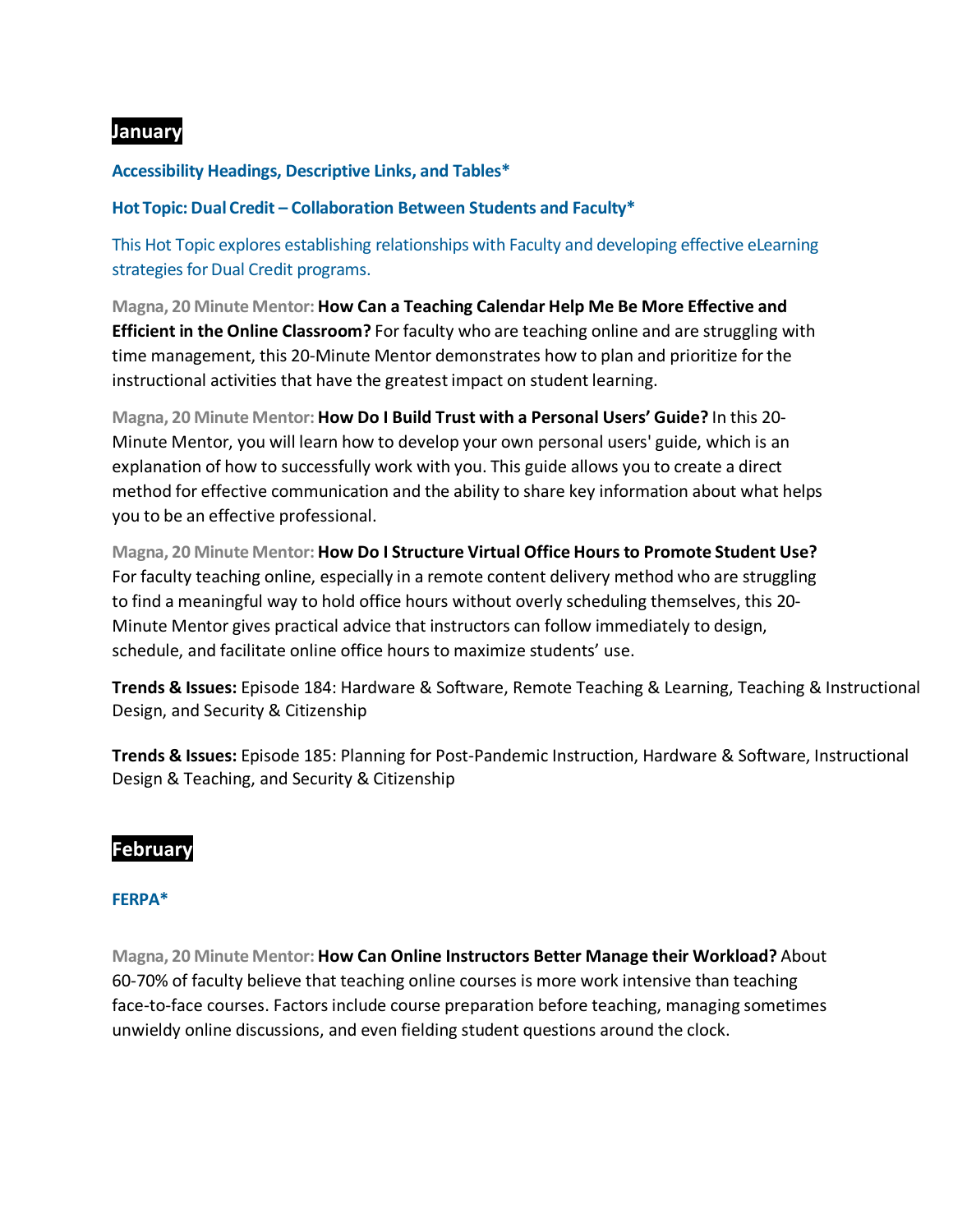**Magna, 20 Minute Mentor:How Can Online Instructors Make Themselves More Visible to Students?** The most common complaint students have about online courses is that they felt their instructor wasn't there. In other words, they felt their instructor was missing, they felt left on their own with no content expert, and that they were expected to just figure it all out for themselves. What students enrolled in online courses really want is a visible instructor-one who is present, engaged, active, and is consistently facilitating the course.

**Magna, 20 Minute Mentor: How Can I Effectively Review Online Courses and Programs for Quality?** You'll be walked through the various options available for quality reviews, the reasons why more institutions are conducting these reviews, and how they are successfully coordinating them.

**Trends & Issues:** Episode 186: Hardware & Software, Instructional Design & Teaching, Security, and Research

**Trends & Issues:** Episode 187: Hardware & Software, Instructional Design & Teaching, Online Teaching & Learning, and Conference Information

## **March**

#### **Accessibility and Third-Party Interactions \***

**Magna, 20 Minute Mentor: How Can I Be My Own Instructional Designer?** Sometimes, faculty don't have the support of an instructional designer to help plan their courses. In fact, many faculty never have any help from an instructional designer whatsoever. So, where do they start?

**Magna, 20 Minute Mentor: How Can Post-Exam Reviews Become a Powerful Teaching Strategy?** The benefits of a thoughtfully designed and learning-oriented post-exam review session is a win- win for both faculty and students. When post-exam review is implemented with concepts critical to student learning, students are given the opportunity for metacognition to identify both strengths and gaps in knowledge, explore content to apply classroom knowledge, and differentiate correct from incorrect thinking.

**Magna, 20 Minute Mentor: How Can Change Management Principles Help New Educational Programs Succeed?** Changing an educational format or program can be challenging for both instructors and students. Viewing classroom change through the Kubler-Ross change curve helps determine that stress and resistance can be managed through to experimentation and integration over time.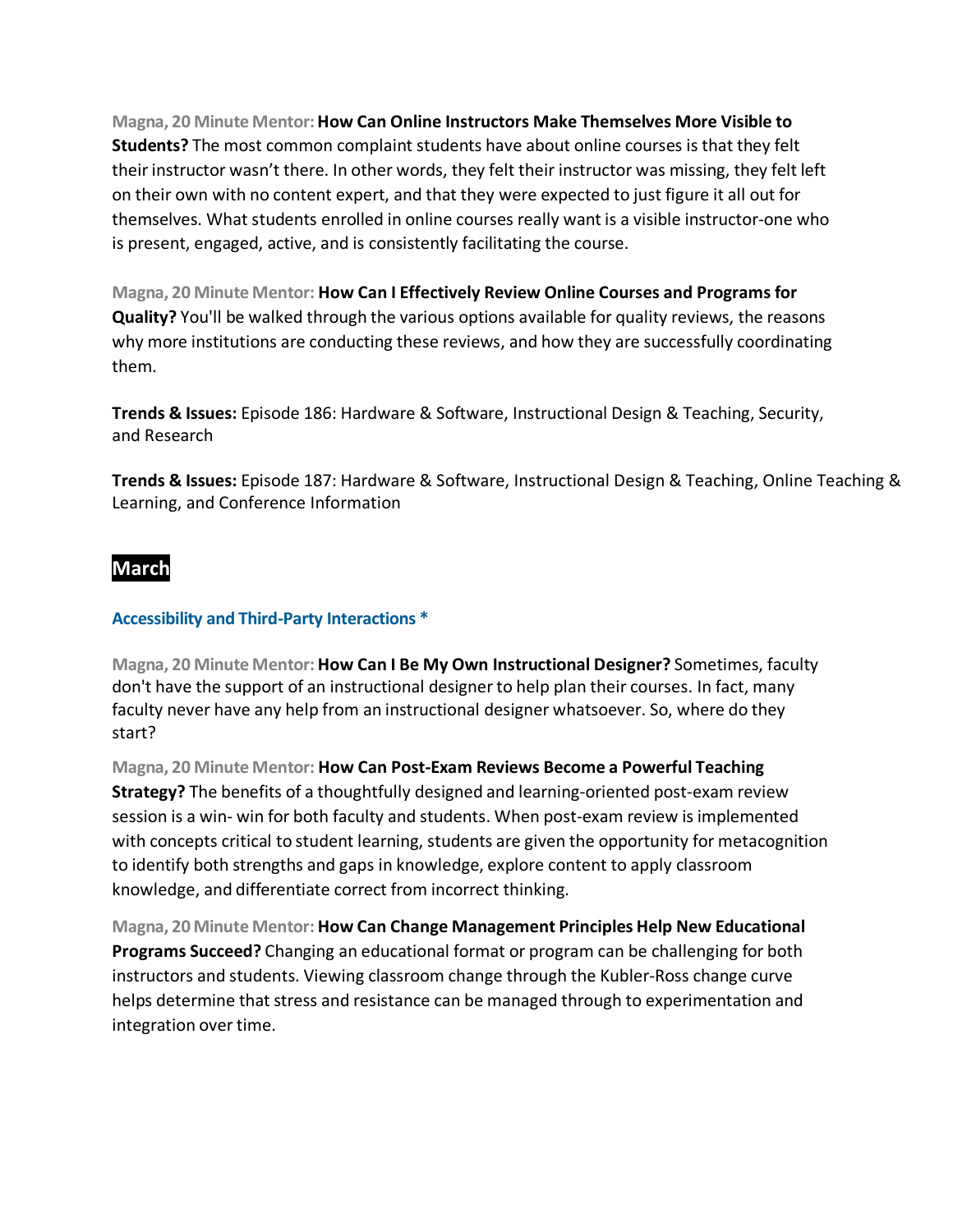**Magna, 20 Minute Mentor: How Can Universities Empower Adult Learners?** In orderto truly advance the careers and lives of adult learners, educators need to understand the importance of adult learners to universities, the complex lives of adult learners, and the appeal of online courses among this learner group. Not insignificant to this goal is the fact that many of these learners are now millennials with distinct learning preferences and life challenges.

**Trends & Issues:** Episode 188: Hardware & Software, Instructional Design & Teaching, Hybrid Teaching & Learning, and Online Instructional Resources

**Trends & Issues:** Episode 189: Hardware & Software, Security & Citizenship, Instructional Design & Teaching, and Educator Professional Development

## **April**

#### **Leadership\***

This program investigates self-awareness and builds stronger team relationships for leaders.

**Magna, 20 Minute Mentor: How Can I Teach Soft Skills to Better Prepare Students for the Workplace?** This Magna 20-Minute Mentor discusses core powerskills which include: teamwork, communication, positive attitude, critical thinking, professionalism, and time management. You'll also learn a four-phase approach to integrating soft-skill education into a curriculum and how to design related activities to unleash the full potential of yourstudents.

**Magna, 20 Minute Mentor: How Do I Lead Change from the Middle?** Change is sweeping through higher education. Major strategic choices come from university leadership rather than deans and department chairs. The deans and department chairs represent the middle management where actual change must be implemented. This 20-Minute Mentor helps explicate the causes of these changes and the strategies to address the need for change.

**Magna, 20 Minute Mentor: How Can I Create a Platform for Difficult Conversations in the Online Classroom?** In this program, explore a simple framework to engage in a difficult conversation, apply the framework to scenarios that might come up in the online classroom, and gain strategies to have successful resolutions to difficult topics.

**Trends & Issues:** Episode 190: Instructional Design and Teaching, Digital Security, Hardware & Software, and Online Learning

**Trends & Issues:** Episode 191: Hardware & Software, Ed Tech Business, Cyber-Citizenship & Security, and Post-Pandemic Reflections & Preparation

**Magna, 20 Minute Mentor: What are 10 Tips to Collaborate with Colleagues?** In this 20-minute session, the goal is to help consider ways to improve collaboration with colleagues. Faculty will explore how and where collaboration is appropriate, and how to get the most out of collaboration.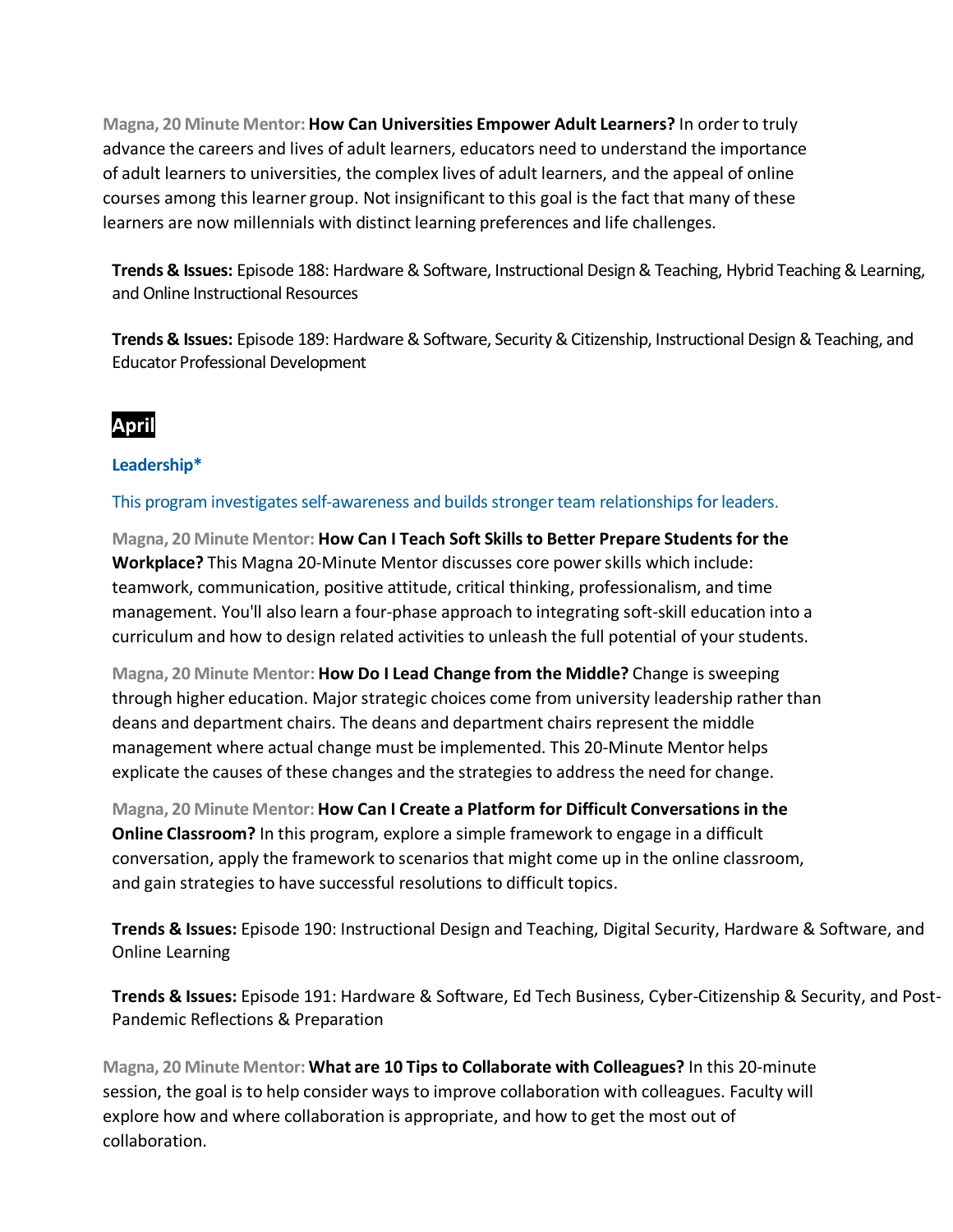

#### **Communication Strategies for Conflict Resolution\***

We live in a high conflict society. Conflict in the classroom is inevitable. STARLINK examines strategies to help you manage volatile situations.

**Magna, 20 Minute Mentor: How Can Preparing to Teach Online Improve My Face-to-Face Teaching?** In this 20-minute session, learn how the process of teaching online can improve your face-to-face teaching.

**Magna, 20 Minute Mentor: Why is Intercultural Competence Important and How Can it Improve my Teaching?** In this 20-minute session, participants learn to reflect on their own assumptions that they bring to the classroom, as well as strategies to overcome assumptions and foster a more culturally responsive approach to teaching.

**Trends & Issues:** Episode 192: Social Media & Citizenship, Instructional Design & Teaching, Ed Tech as Business, and Hardware & Software

**Trends & Issues:** Episode 193: Digital Citizenship & Safety, Hardware & Software, Instructional Design & Teaching, and the Ed Tech Industry

## **June**

**Magna, 20 Minute Mentor: What Tools Can I Use to Ensure I Have Effective Coaching Conversations with Faculty?** In this 20-minute session, you will learn how to have effective coaching conversations with your faculty.

**Magna, 20 Minute Mentor: How Can Livestreaming Bring New Life to My Teaching?** Livestreaming can reenergize teaching, research, projects, departments and units, and institutions. Younger generations especially crave the raw, authentic viewpoints that livestreaming provides, and all audiences like the behind-the-scenes and insider access that going live enables.

**Magna, 20 Minute Mentor: How Can I Enhance Students' Self-Regulated Learning Skills?** Learn the three stages of self-regulated learning plus specific and real-world-tested techniques you can use to encourage student self-monitoring, self-testing, and self-evaluation.

**Magna, 20 Minute Mentor: How Can I Help Students See that Sweat – Working Hard and Smart – is Key to Their Success?** Discover techniques for getting students to work smarter, not just harder. This program covers questions of metacognition, the value of low-stakes feedback, and innovative ways that tests and quizzes can drive students to make more neural connections and increase long-term retention.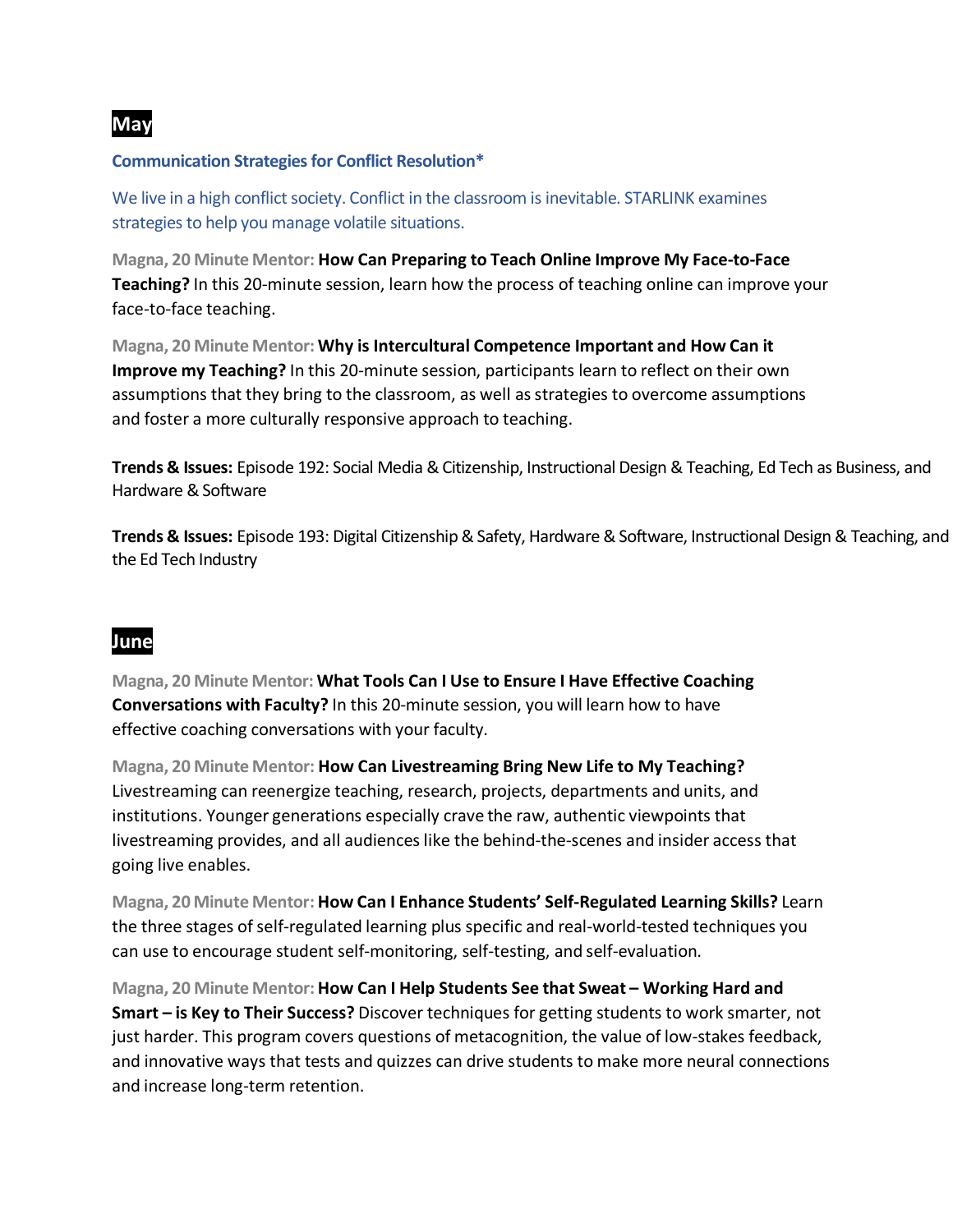**Trends & Issues:** Episode 194: Digital Security, Safety, & Citizenship, Hardware & Software, Remote Teaching, Learning, & Productivity, and Instructional Design & Teaching

**Trends & Issues:** Episode 195: Instructional Design & Teaching, Online Learning & Teaching, Hardware, and Software

# **July**

**Magna, 20 Minute Mentor: How Can I Increase Student Completion Rates in Online Learning?** In this program, learn how to adopt a systemic and practical approach to increase online completion rates in the context of declining overall enrollments, increasing student diversity, and rising educational costs. Also, understand that instructors partnering with instructional designers in the context of institutional support is key to implementing the proposed framework elements.

**Magna, 20 Minute Mentor: How Can I Use Technology to Foster the Emotional Processing of Course Content?** It is becoming more and more important to actively stimulate and engage the emotional responses of students to help them learn deeply and meaningfully. The intentional application of technology can capture an interaction with the content to develop students' emotional responses to content which in turn, fosters deeper understanding and learning of important concepts and ideas.

**Magna, 20 Minute Mentor: Where Can I Find Flippable Moments in My Classes?** If you have been wanting to flip but don't know where to start or fear you'll do it all wrong, this program is for you. Identify the flippable lessons in any course and determine which parts of your lessons you should invest time and energy in flipping.

**Magna, 20 Minute Mentor: What Can I Do About Feeling Tired, Stressed, and Burned Out?** There is the growing stack of papers to grade, the lectures to prepare for, and the endless drafts of scholarships for publication. No wonder many faculty members today struggle with burnout and excessive stress. We describe valuable approaches for recognizing and addressing faculty burnout and stress.

**Trends & Issues:** Episode 196: Digital Citizenship & Safety, Teaching & Instructional Design, Hardware & Software, and Reflections on Remote Teaching & Learning

**Trends & Issues:** Episode 197